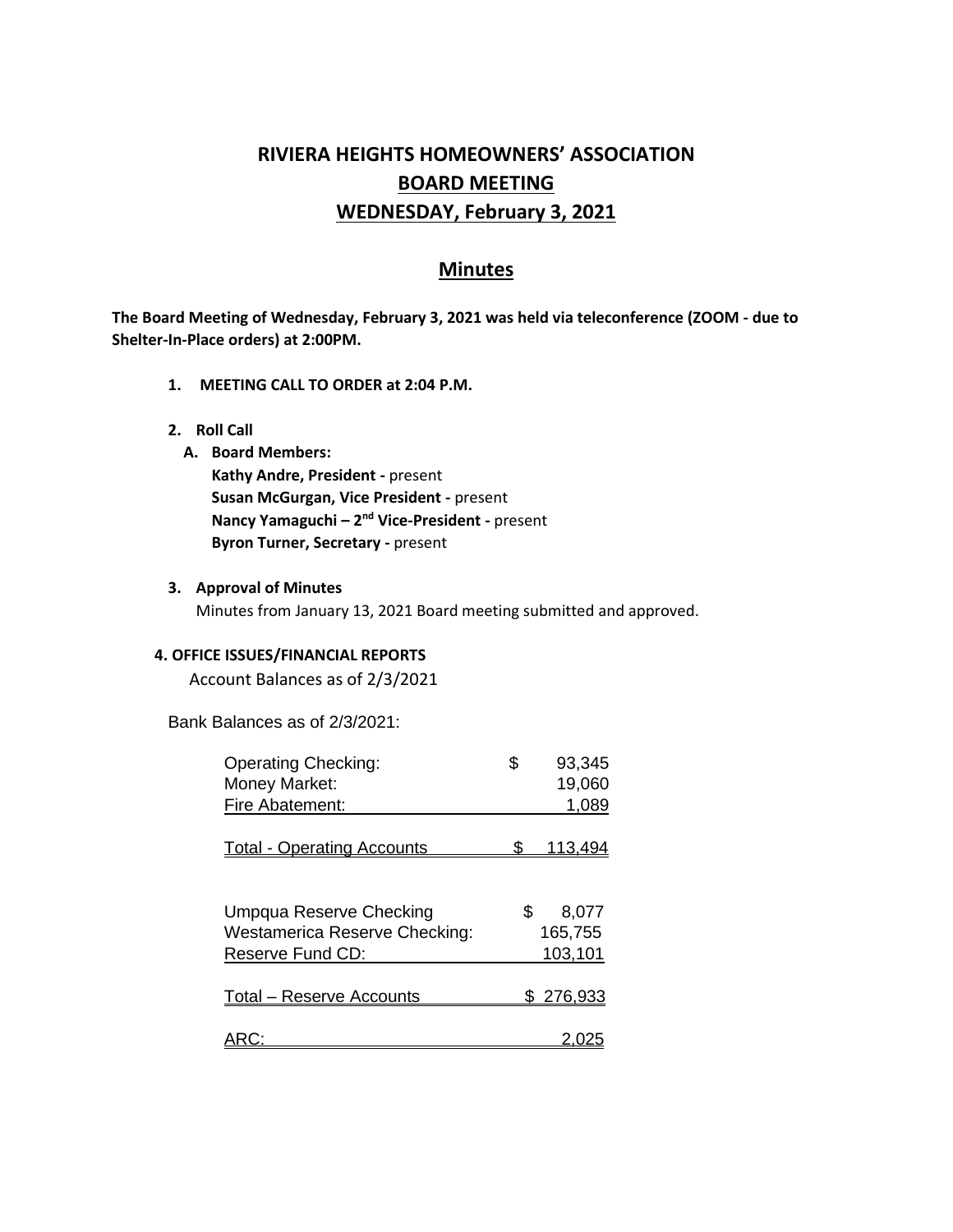- 1. Total cash receipts through December were \$210,400. Of the total received, \$203,250 was for annual dues. Cash operating expenses through December were \$104,240 (25% administrative expense, 54% payroll expense, 10% property maintenance, 11% utilities).
- 2. On an accrual basis, total income in December was \$725 less fine and late fee reversals of \$138 and a key replacement fee refund of \$500. Expenses for the month were \$12,830. Year-to-date, accrual income was \$246,800 and total expenses were \$99,100.
- 3. There were two property transfers posted in December, and a total of 22 since July.
- 4. The budgeted contribution to the reserve account for 2020-2021 is \$54,000. Half of the contribution was made on February 3, 2021.

# **Office Staff Changes:**

Charlene Gayaldo is the new office manager. Jessica Johnson, who is leaving for the Air Force Reserves is training her. Jessica Johnsons' last day will be February 25<sup>th</sup> 2021. Sophie Sells will also be leaving to further her success in her business, Sophies Day Spa. However, she will continue with her pool duties until a replacement is found.

# **PRESIDENTS REPORT:**

# **A. CLUB HOUSE – UPDATE**

 **A.** We are in the process of interviewing outside pool companies and assessing the pros and cons of having an outside vendor to manage/maintain the pool. We have interviewed Goebels Pool Service and will be going over the budget to see if it is feasible. While the pool is only open from Memorial Day weekend through Labor Day weekend typically, the pool still must be maintained year-round. As mentioned before Sophie will be leaving, so finding a replacement to maintain the pool is necessary.

We are also currently looking at the option of having a groundskeeper/maintenance company to maintain the landscaping at the clubhouse and marina.

 **B.** California has a new state law that requires all volunteer Board of Directors members as well as any employees, including supervisors, to take sexual harassment training. This course can be completed online and takes about 2 hours to finish. Once completed the site will issue a certificate of completion that is good for 2 years.

# **B. FIREWISE - UPDATE:**

# **A. Risk Reduction Authority Meeting 1/25/2021**

CLERC is considering our proposal for a grant that would include Riviera Heights and Riviera West. This grant would include the removal of grey and knob cone pines that are along the evacuation routes and the main streets of Riviera Heights and Riviera West. The total amount of the grant could be between \$100,000 - \$250,000.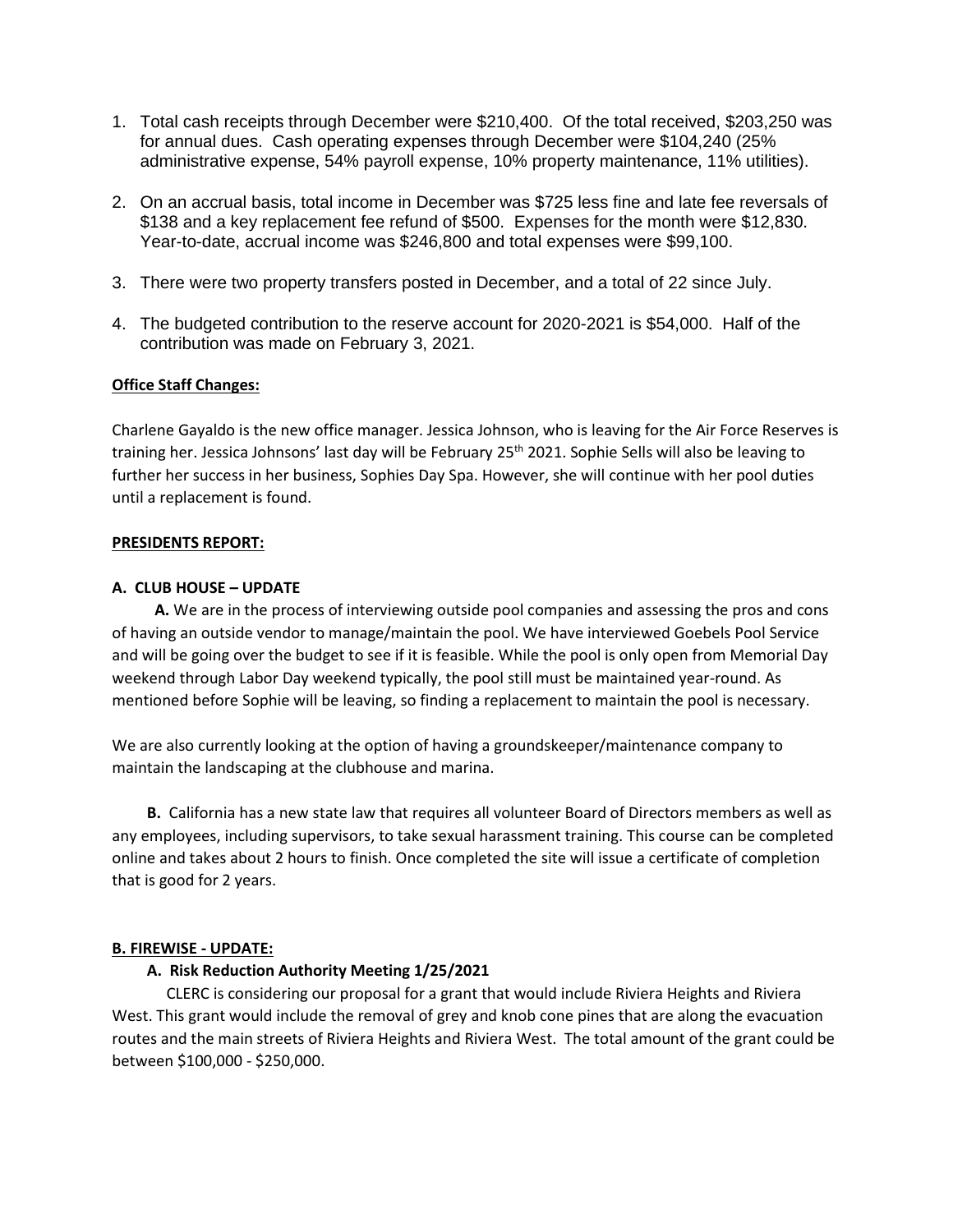The Governor has recently increased the funding for wildfire reduction in his budget to \$1 Billion. The Board of Supervisors has signed a letter of support and has sent this to the appropriate people to seek funds for Lake County.

# **B. Benefit Zone Program - update**

 The bids for the Benefit Zone Program are now required to be sent to the county in sealed envelopes. These bids must be received by February 15, 2021. At this time they will start awarding contracts to vendors and the actual work should start fairly quickly after that.

# **C. Fire Station- taskforce update**

 There will be a meeting with the Fire Department, KFPD and union representatives on February 11, 2021. This meeting will be to discuss all costs to build and maintain a fire station within a five- mile radius of Riviera Heights/Buckingham. As of now we are working on obtaining a Memorandum of Understanding from the union representatives.

# **D. On-going work with property owners to abate properties in non-compliance.**

Since our latest snowstorm, we have seen, as well as gotten numerous phone calls regarding downed trees/limbs/branches. The Board is discussing having an additional chipper day to help the members clear their lots. However, since this is not a budgeted event, this could require homeowners to contribute to the cost of having an additional chipper day. With the chipper day cost from Timberline we would need at least 35 homeowners to sign up for this program at a cost of approximately \$50 each for 20 minutes of chipping. The board will review the bid from Timberline in Executive Session.

# **C. MARINA COMMITTEE – UPDATE**

# **A. Marina Pier Update-**

The permits for the building of the new pier, costing approximately \$5000 have been paid for and received. The building of the pier sections and platforms, that take place in the warehouse, begins today. Also, the lake level has modestly increased, meaning that the barge can be moved out. However, there is an erosion issue at the concrete abutment where the pier connects. This erosion problem will require repairs as well as shoring up prior to installing the new pier. President Kathy Andre will be meeting with Mark Tanti on Thursday 2/4/21 to further assess the situation and come up with a plan and estimated cost to get this fixed. After which, the board will discuss and vote.

# **F. ARC COMMITTEE – UPDATE**

 Byron Turner, the board secretary is now heading up the ARC committee as well as the code enforcement committee. Please keep in mind any exterior work being done on a property must have a submitted and approved ARC application on file in the Riviera Heights office. Also, if permits are required by the county for your process, these must also be on file in the Riviera Heights office.

# **G. CODE ENFORCEMENT – UPDATE**